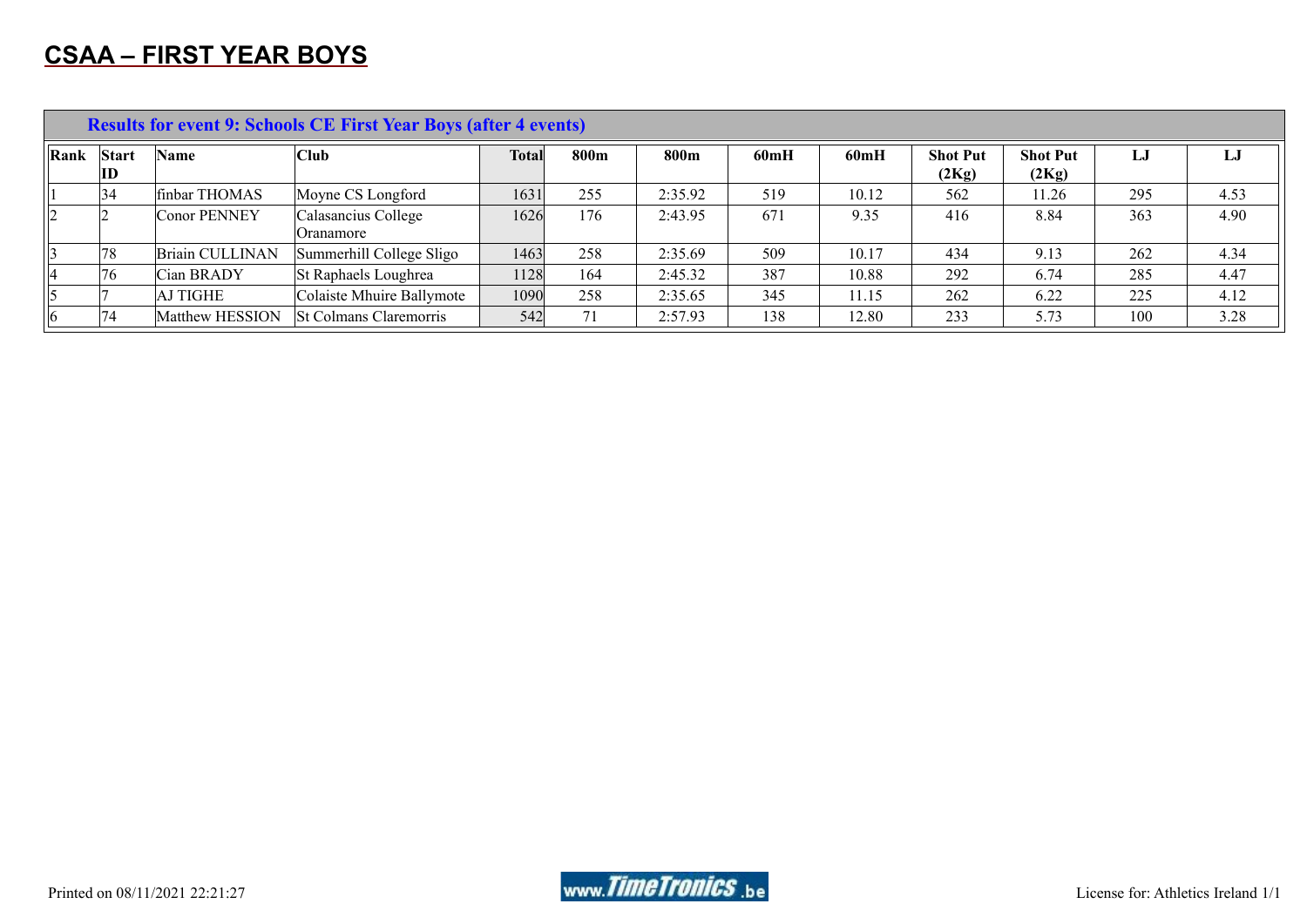|           | <b>Results for event 1: Minor Boys (after 5 events)</b> |                          |                                                 |              |          |            |     |                                          |      |         |                          |                          |      |       |
|-----------|---------------------------------------------------------|--------------------------|-------------------------------------------------|--------------|----------|------------|-----|------------------------------------------|------|---------|--------------------------|--------------------------|------|-------|
|           | <b>Rank Start</b><br>ID                                 | Name                     | Club                                            | <b>Total</b> | 200m     | 200m       |     | $\textsf{Long Jump} \textsf{Long Jump} $ | 800m | 800m    | <b>Shot Put</b><br>(3Kg) | <b>Shot Put</b><br>(3Kg) | 60mH | 60mH  |
|           | 67                                                      | Conor<br><b>MCDONAGH</b> | St Attractas Tubbercurry                        | 2450         | 632      | 24.7       | 417 | 5.18                                     | 377  | 2:25.55 | 492                      | 10.11                    | 532  | 10.05 |
| 2         | 47                                                      | Sean HOADE               | Presentation College<br>Athenry                 | 2356         | 540      | 25.8       | 358 | 4.87                                     | 349  | 2:27.78 | 486                      | 10.01                    | 623  | 9.58  |
| $\vert$ 3 | 45                                                      | Keelan<br>MOORHEAD       | Presentation College<br>Athenry                 | 1311         | 240      | 30.2       | 185 | 3.87                                     | 367  | 2:26.35 | 303                      | 6.92                     | 216  | 12.09 |
| 14        | 71                                                      |                          | Charlie SEARLES St Brigid's College<br>Loughrea | 587          | $\Omega$ | <b>DNF</b> | 127 | 3.48                                     | 0    |         | 237                      | 5.80                     | 223  | 12.03 |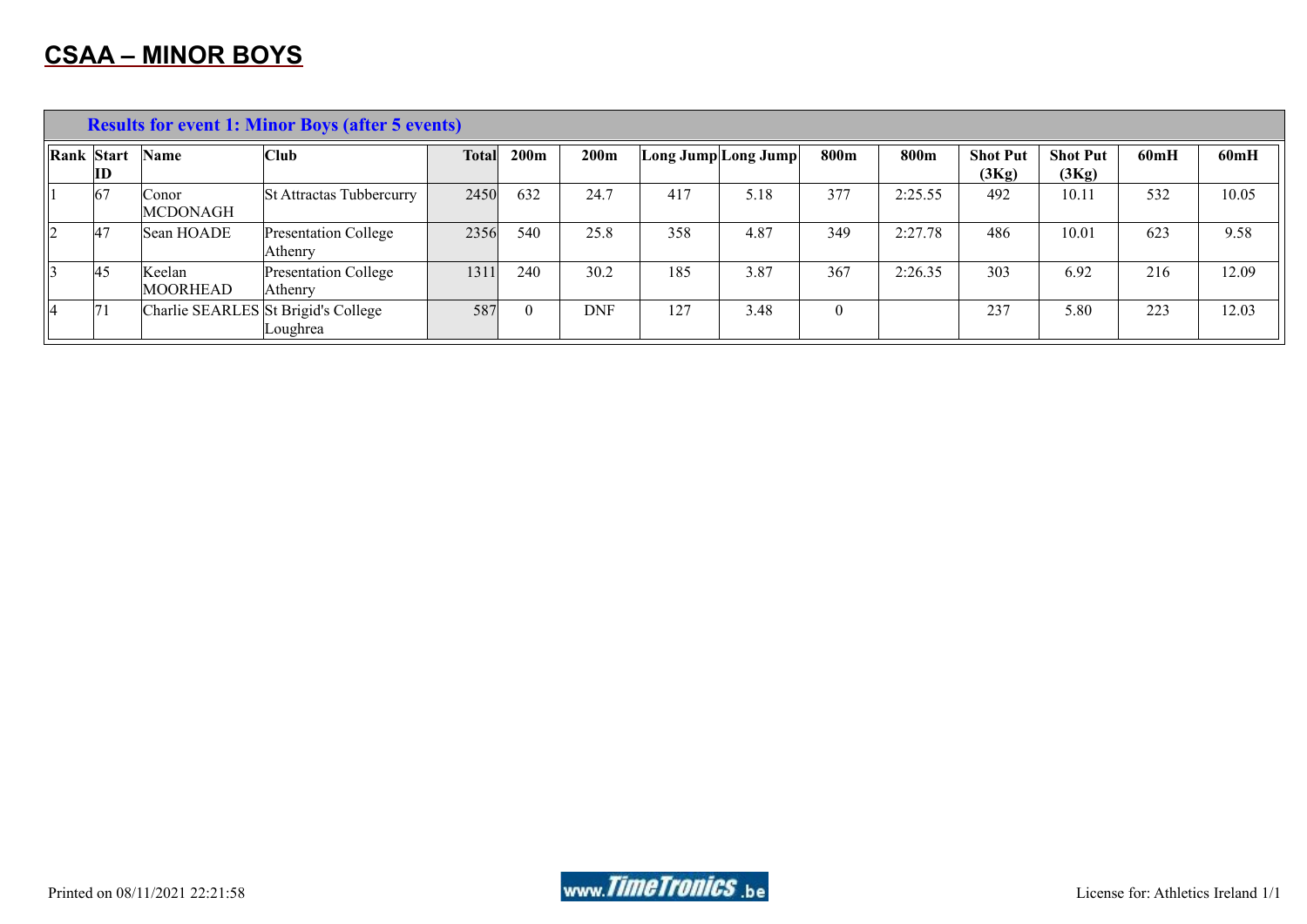## **CSAA – JUNIOR BOYS**

|   | <b>Results for event 3: Junior Boys (after 5 events)</b> |              |                                    |              |                  |      |     |                                                   |      |         |                          |                          |      |       |
|---|----------------------------------------------------------|--------------|------------------------------------|--------------|------------------|------|-----|---------------------------------------------------|------|---------|--------------------------|--------------------------|------|-------|
|   | <b>Rank Start</b><br>ID                                  | Name         | 'Club                              | <b>Total</b> | 200 <sub>m</sub> | 200m |     | $\lfloor$ Long Jump $\lfloor$ Long Jump $\rfloor$ | 800m | 800m    | <b>Shot Put</b><br>(4Kg) | <b>Shot Put</b><br>(4Kg) | 60mH | 60mH  |
|   | 68                                                       | Darragh FAHY | St Brigid's College Loughrea       | 2429         | 573              | 25.4 | 421 | 5.20                                              | 471  | 2:18.61 | 318                      | 7.18                     | 646  | 9.47  |
| ı |                                                          |              | Seán DOGGETT Coláiste an Eachreidh | 2119         | 455              | 26.9 | 382 | 5.00                                              | 528  | 2:14.67 | 221                      | 5.52                     | 533  | 10.04 |

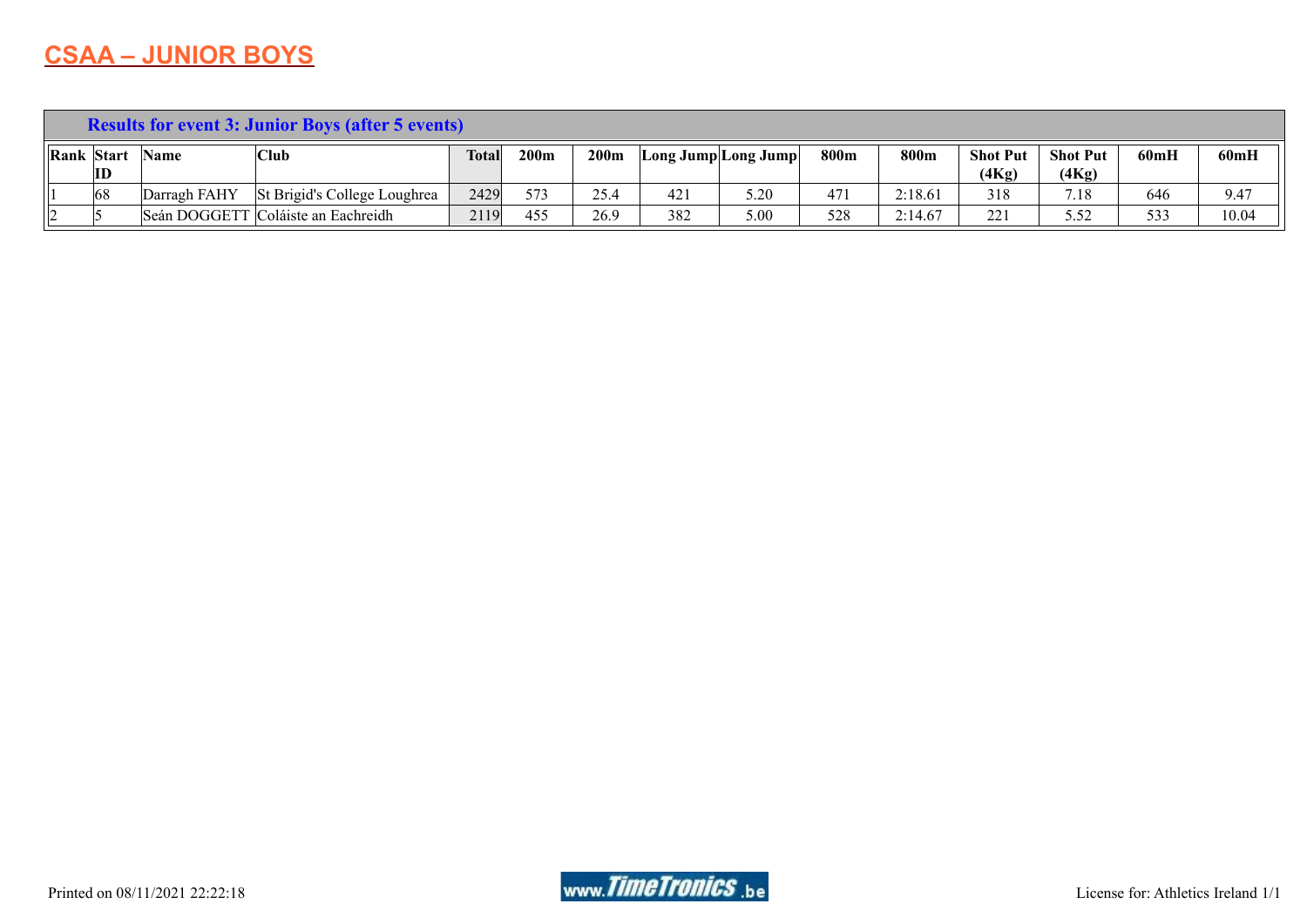|             | <b>Results for event 5: Inter Boys (after 5 events)</b> |                        |                                              |              |      |       |     |                     |                  |         |                          |                          |      |       |
|-------------|---------------------------------------------------------|------------------------|----------------------------------------------|--------------|------|-------|-----|---------------------|------------------|---------|--------------------------|--------------------------|------|-------|
|             | ID                                                      | <b>Rank Start Name</b> | <b>Club</b>                                  | <b>Total</b> | 200m | 200m  |     | Long Jump Long Jump | 800m             | 800m    | <b>Shot Put</b><br>(5Kg) | <b>Shot Put</b><br>(5Kg) | 60mH | 60mH  |
|             | 17                                                      |                        | Mathieu MADDEN Merlin Park College<br>Galway | 2951         | 688  | 24.06 | 561 | 5.88                | 498              | 2:16.71 | 510                      | 10.41                    | 694  | 9.24  |
| $ 2\rangle$ | $ 40\rangle$                                            | Evan HALLINAN          | <b>Presentation College</b><br>Athenry       | 2840         | 674  | 24.21 | 686 | 6.45                | 523              | 2:15.01 | 389                      | 8.39                     | 568  | 9.86  |
|             | 39                                                      | Liam SHAW              | <b>Presentation College</b><br>Athenry       | 2601         | 525  | 25.99 | 382 | 5.00                | 252              | 2:36.24 | 815                      | 15.41                    | 627  | 9.56  |
| 14          | 61                                                      | <b>Ben CLAVIN</b>      | St Attractas Tubbercurry                     | 2460         | 621  | 24.82 | 398 | 5.08                | 670              | 2:05.72 | 296                      | 6.81                     | 475  | 10.36 |
| 5           | 59                                                      | Cian FLYNN             | <b>St Attractas Tubbercurry</b>              | 2339         | 633  | 24.68 | 415 | 5.17                | 278              | 2:33.80 | 311                      | 7.07                     | 702  | 9.20  |
| 6           | <b>9</b>                                                | Michael LAVIN          | Colaiste Mhuire<br>Ballymote                 | 2281         | 538  | 25.83 | 330 | 4.72                | 471              | 2:18.61 | 311                      | 7.07                     | 631  | 9.54  |
|             | 16                                                      | Christian<br>OGBEMUDIA | Merlin Park College<br>Galway                | 2010         | 603  | 25.03 | 427 | 5.23                | $\boldsymbol{0}$ |         | 517                      | 10.52                    | 463  | 10.43 |
| 8           | 10                                                      | Oisin PHELAN           | <b>HRC</b> Mountbellew                       | 1918         | 485  | 26.50 | 388 | 5.03                | 323              | 2:29.88 | 270                      | 6.37                     | 452  | 10.49 |
| 9           | 77                                                      | Sean LISTON            | St Raphaels Loughrea                         | 1496         | 447  | 27.01 | 257 | 4.31                | 262              | 2:35.27 | 178                      | 4.77                     | 352  | 11.10 |
| 10          | 18                                                      |                        | Tyrese MDLAUZO Merlin Park College<br>Galway | 1274         | 450  | 26.97 | 193 | 3.92                | $\theta$         |         | 321                      | 7.23                     | 310  | 11.38 |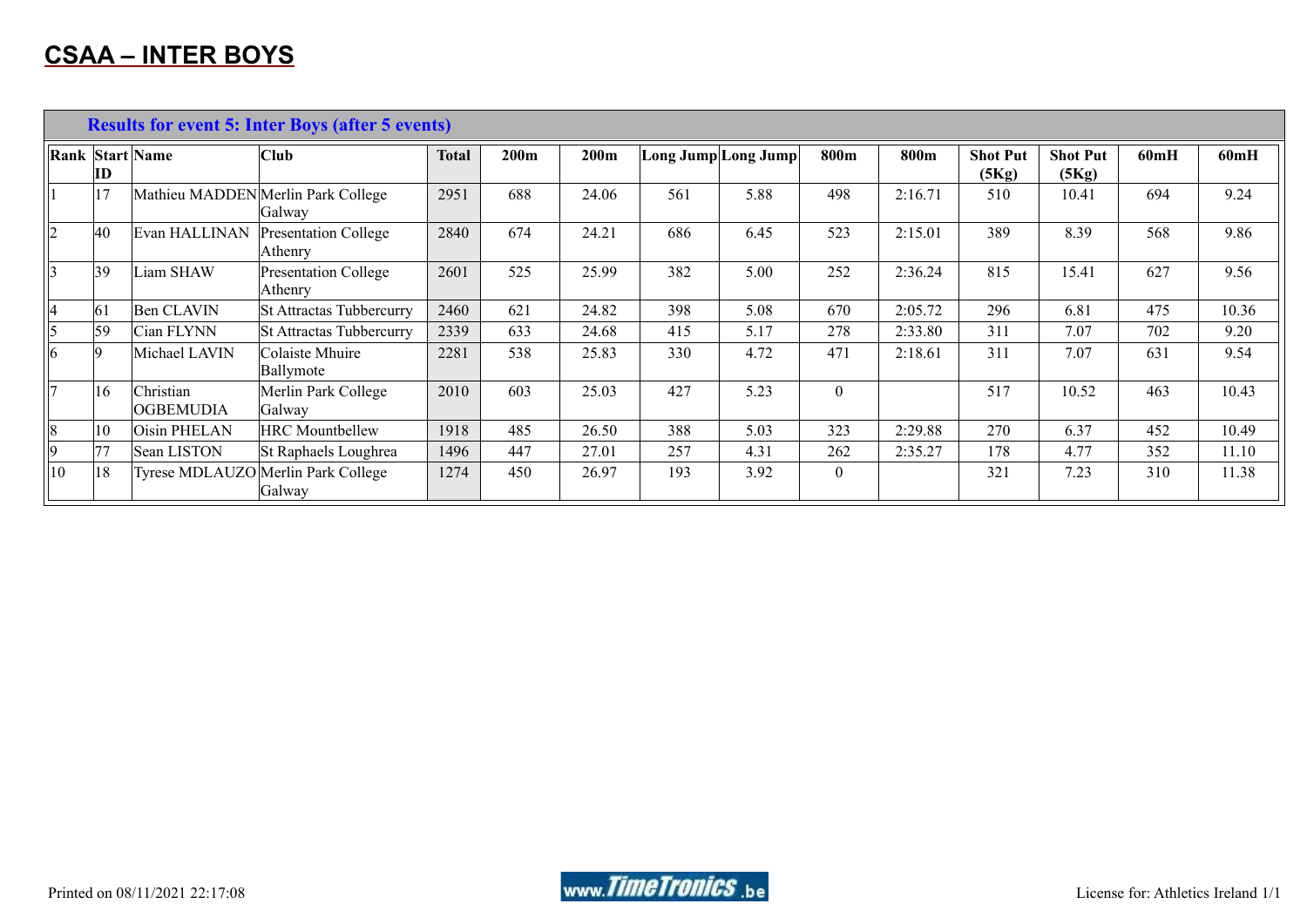## **CSAA – SENIOR BOYS**

|              | <b>Results for event 7: Senior Boys (after 5 events)</b> |             |                                             |              |      |         |                     |  |      |      |                     |                          |      |       |
|--------------|----------------------------------------------------------|-------------|---------------------------------------------|--------------|------|---------|---------------------|--|------|------|---------------------|--------------------------|------|-------|
| Rank   Start | ID                                                       | <b>Name</b> | 'Club                                       | <b>Total</b> | 800m | 800m    | Long Jump Long Jump |  | 200m | 200m | Shot Put 1<br>(6Kg) | <b>Shot Put</b><br>(6Kg) | 60mH | 60mH  |
|              | 22                                                       |             | Eryk BIALCZAK Merlin Park College<br>Galwav | 259          | 100  | 2:53.33 |                     |  |      |      |                     |                          | 159  | 12.59 |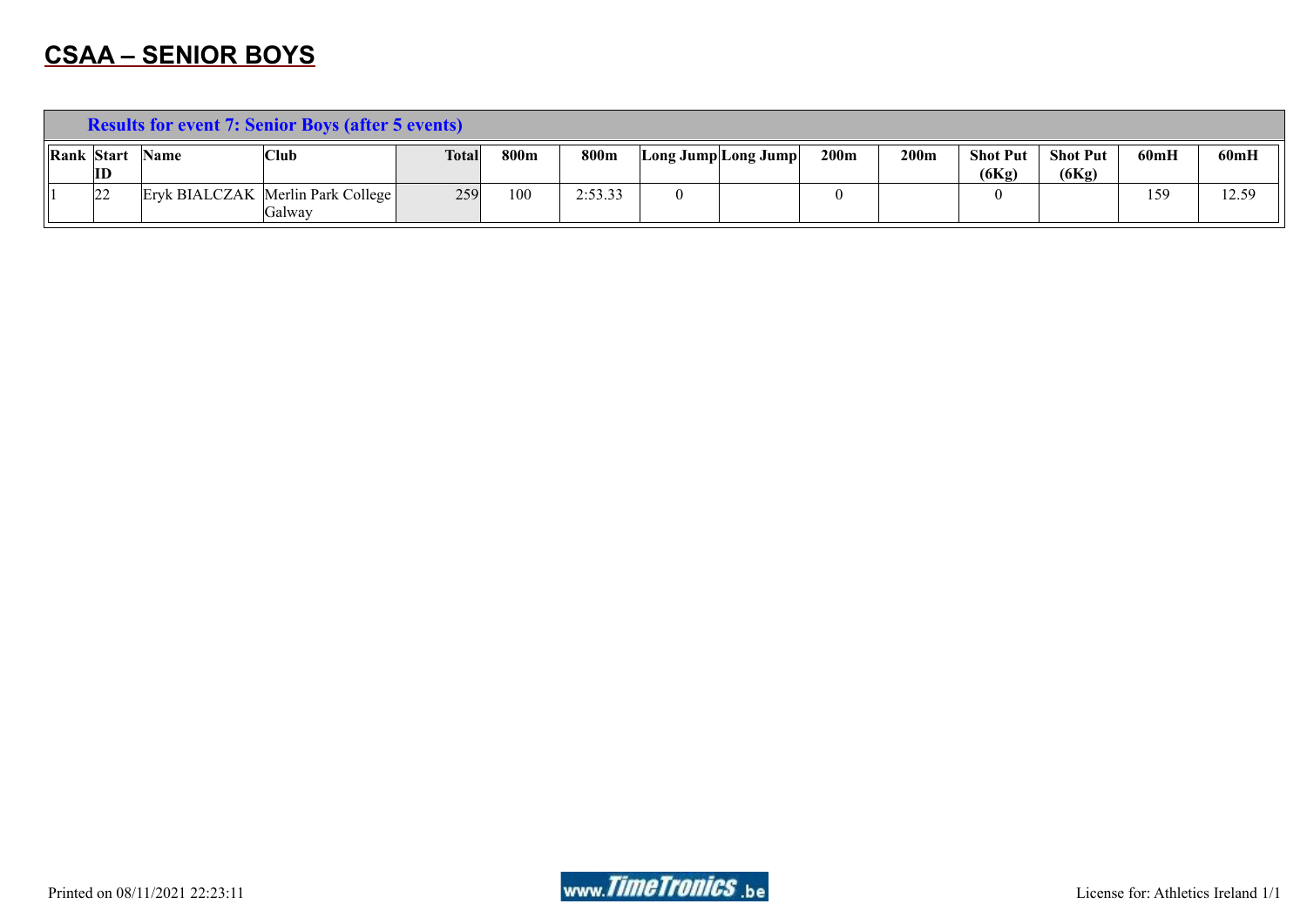## **CSAA – FIRST YEAR GIRLS**

|                 | <b>Results for event 10: Schools CE First Year Girls (after 4 events)</b> |                    |                                                   |              |      |         |          |            |                          |                          |                |      |  |  |
|-----------------|---------------------------------------------------------------------------|--------------------|---------------------------------------------------|--------------|------|---------|----------|------------|--------------------------|--------------------------|----------------|------|--|--|
| Rank            | <b>Start</b><br>ID                                                        | Name               | <b>Club</b>                                       | <b>Total</b> | 800m | 800m    | 60mH     | 60mH       | <b>Shot Put</b><br>(2Kg) | <b>Shot Put</b><br>(2Kg) | LJ             | LJ   |  |  |
|                 | 29                                                                        | Mia KIERNAN        | Moyne CS Longford                                 | 1501         | 457  | 2:50.66 | 568      | 10.81      | 243                      | 5.56                     | 233            | 3.66 |  |  |
| $ 2\rangle$     | 75                                                                        | Lauren MORGAN      | St Raphaels Loughrea                              | 1409         | 465  | 2:49.86 | 371      | 12.09      | 204                      | 4.93                     | 369            | 4.26 |  |  |
| $\vert$ 3       | 30                                                                        | <b>Kelly DAVIS</b> | Moyne CS Longford                                 | 1193         | 438  | 2:52.46 | 501      | 11.22      | 82                       | 2.95                     | 172            | 3.36 |  |  |
| 14              | 28                                                                        | Emma BRENNAN       | Moyne CS Longford                                 | 1182         | 649  | 2:33.52 | 214      | 13.36      | 162                      | 4.26                     | 157            | 3.28 |  |  |
| 5               | 57                                                                        | Ava CLAVIN         | St Attractas Tubbercurry                          | 1131         | 332  | 3:03.70 | 385      | 11.99      | 277                      | 6.09                     | 137            | 3.17 |  |  |
| $ 6\rangle$     | 48                                                                        | Clodagh GANNON     | Presentation College Tuam                         | 1049         | 343  | 3:02.42 | 323      | 12.45      | 207                      | 4.98                     | 176            | 3.38 |  |  |
|                 | 24                                                                        | Angela DUFFY       | <b>Mount Saint Michaels</b><br><i>Claremorris</i> | 949          | 330  | 3:03.82 | 480      | 11.35      | 139                      | 3.88                     | $\overline{0}$ | 2.37 |  |  |
| $\vert 8 \vert$ | 50                                                                        | Anna DAWSON        | Presentation College Tuam                         | 857          | 273  | 3:10.61 | 243      | 13.10      | 165                      | 4.30                     | 176            | 3.38 |  |  |
| 9               | 79                                                                        | Katie MCGEEHAN     | Taylor's Hill Galway                              | 845          | 212  | 3:18.60 | 328      | 12.41      | 168                      | 4.36                     | 137            | 3.17 |  |  |
| $ 10\rangle$    | 58                                                                        | Alanna MURTAGH     | <b>St Attractas Tubbercurry</b>                   | 833          | 436  | 2:52.66 | 231      | 13.21      | 166                      | 4.32                     | $\theta$       | 2.99 |  |  |
|                 | 26                                                                        | Katie DELANEY      | <b>Mount Saint Michaels</b><br>Claremorris        | 684          | 282  | 3:09.44 | $\theta$ | <b>DNF</b> | 254                      | 5.72                     | 148            | 3.23 |  |  |
| 12              | 33                                                                        | Leah MC VEIGH      | Moyne CS Longford                                 | 674          | 252  | 3:13.23 | 166      | 13.83      | 213                      | 5.07                     | 43             | 2.57 |  |  |
| $ 13\rangle$    | 13                                                                        | Alicja BANDURA     | Merlin Park College Galway                        | 648          | 325  | 3:04.46 | 323      | 12.45      | $\overline{0}$           |                          | $\mathbf{0}$   | 3.40 |  |  |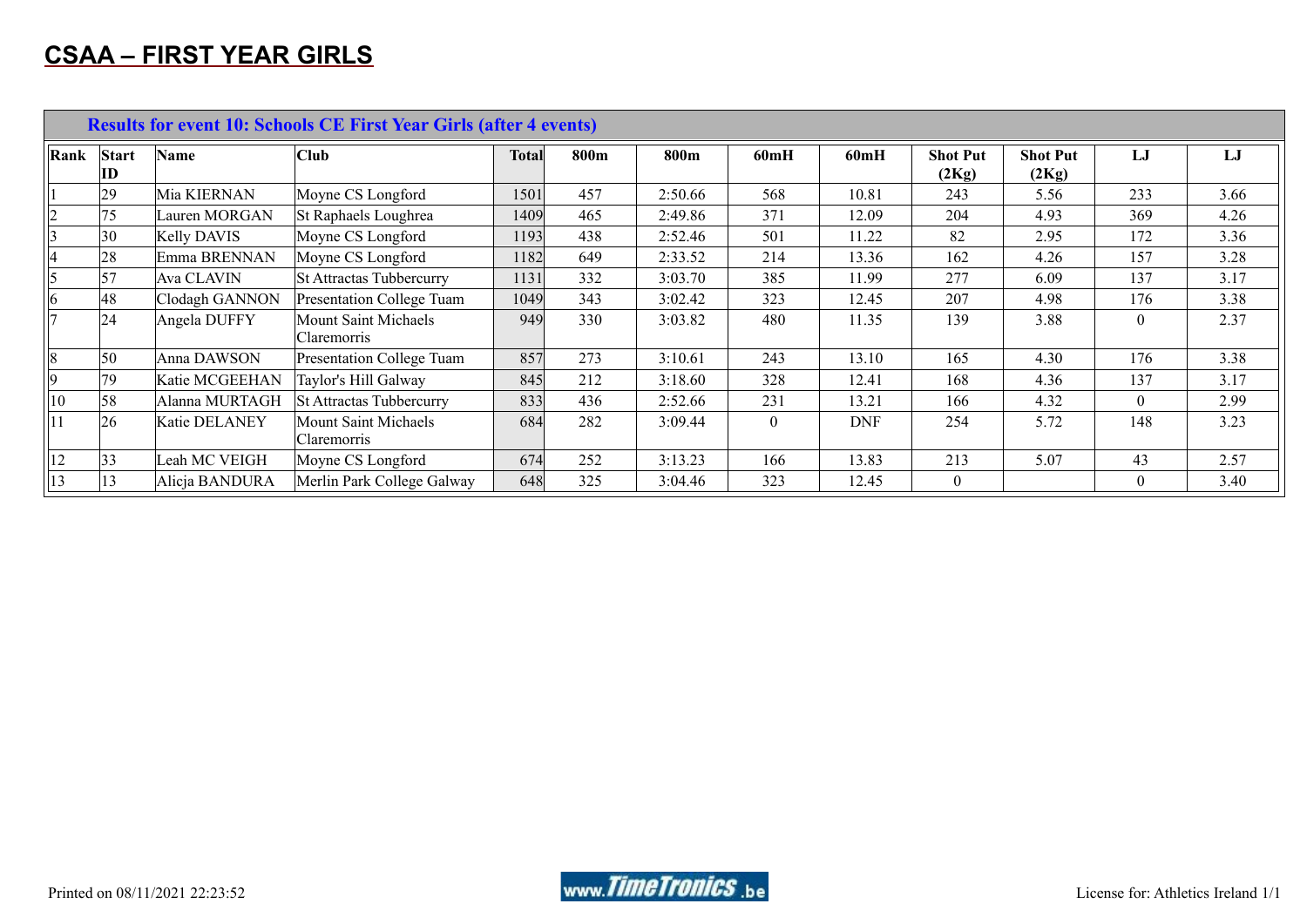|    | <b>Results for event 2: Minor Girls (after 5 events)</b> |                             |                                 |      |     |                           |      |         |                             |                             |     |                     |                |            |  |
|----|----------------------------------------------------------|-----------------------------|---------------------------------|------|-----|---------------------------|------|---------|-----------------------------|-----------------------------|-----|---------------------|----------------|------------|--|
|    | Rank Start<br>$\mathbf{ID}$                              | Name                        | Club                            |      |     | Total Long Jump Long Jump | 800m | 800m    | <b>Shot Put</b><br>(2.72Kg) | <b>Shot Put</b><br>(2.72Kg) |     | High Jump High Jump | 60mH           | 60mH       |  |
|    | 11                                                       | Danielle<br><b>MOYNIHAN</b> | <b>HRC</b> Mountbellew          | 2544 | 411 | 4.43                      | 541  | 2:42.83 | 336                         | 7.01                        | 566 | 1.45                | 690            | 10.12      |  |
|    | 54                                                       | Orlaith<br><b>MANNION</b>   | Seamount College<br>Kinvara     | 2497 | 364 | 4.24                      | 576  | 2:39.69 | 322                         | 6.80                        | 502 | 1.39                | 733            | 9.89       |  |
|    | 69                                                       | Emma<br>O'DONOVAN           | St Brigid's College<br>Loughrea | 2338 | 376 | 4.29                      | 561  | 2:41.05 | 301                         | 6.46                        | 534 | 1.42                | 566            | 10.82      |  |
| 14 |                                                          | Naoise KIVENEY Athlone CC   |                                 | 1568 | 223 | 3.61                      | 399  | 2:56.48 | 330                         | 6.92                        | 359 | 1.25                | 257            | 12.98      |  |
|    | 65                                                       | Arlin BARRETT               | <b>St Attractas Tubbercurry</b> | 1278 | 312 | 4.02                      | 395  | 2:56.87 | 259                         | 5.80                        | 312 | 1.20                | $\overline{0}$ | <b>DNF</b> |  |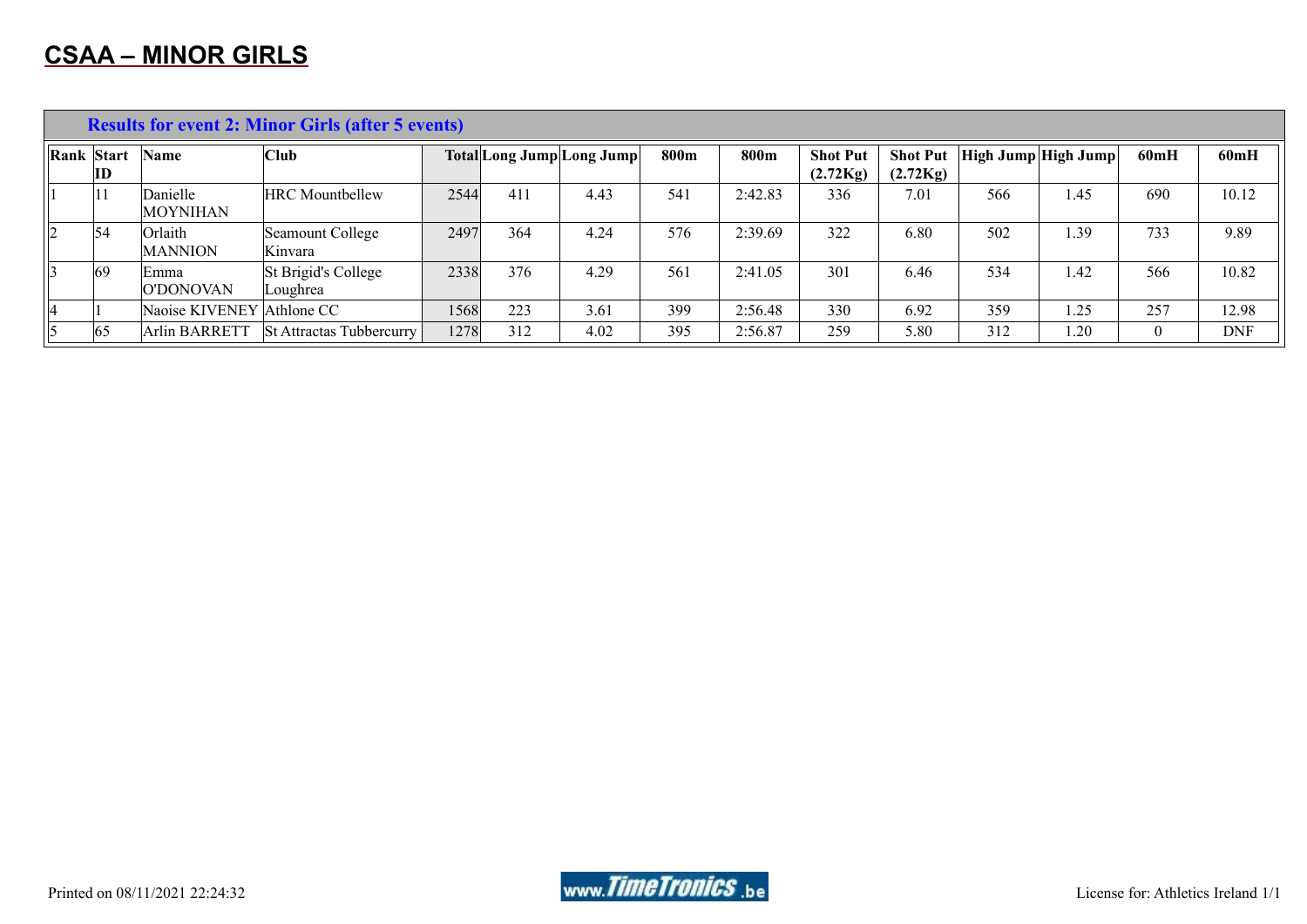|             | <b>Results for event 4: Junior Girls (after 5 events)</b> |                              |                                            |      |     |                           |                  |         |                             |                             |          |                            |                  |       |
|-------------|-----------------------------------------------------------|------------------------------|--------------------------------------------|------|-----|---------------------------|------------------|---------|-----------------------------|-----------------------------|----------|----------------------------|------------------|-------|
| Rank Start  | $\mathbf{ID}$                                             | Name                         | <b>Club</b>                                |      |     | Total Long Jump Long Jump | 800m             | 800m    | <b>Shot Put</b><br>(2.72Kg) | <b>Shot Put</b><br>(2.72Kg) |          | <b>High Jump High Jump</b> | 60mH             | 60mH  |
|             | 44                                                        | Ella FARRELLY                | Presentation College<br>Athenry            | 2319 | 428 | 4.50                      | 444              | 2:51.90 | 285                         | 6.22                        | 439      | 1.33                       | 723              | 9.94  |
| $ 2\rangle$ | 53                                                        |                              | Siobhán GEANEY Seamount College<br>Kinvara | 1847 | 294 | 3.94                      | 630              | 2:35.15 | 304                         | 6.52                        | 266      | 1.15                       | 353              | 12.22 |
| 3           | 66                                                        |                              | Aisling HYLAND St Attractas Tubbercurry    | 1752 | 180 | 3.40                      | 508              | 2:45.84 | 346                         | 7.17                        | 409      | 1.30                       | 309              | 12.56 |
| 14          | 27                                                        | Aoife HESSION                | Mount Saint Michaels<br>Claremorris        | 1657 | 204 | 3.52                      | 509              | 2:45.68 | 348                         | 7.21                        | 439      | 1.33                       | 157              | 13.93 |
| 15          | 43                                                        | Holly<br>SHAUGHNESSY Athenry | <b>Presentation College</b>                | 1459 | 252 | 3.75                      | 388              | 2:57.53 | 288                         | 6.27                        | 266      | 1.15                       | 265              | 12.91 |
| $ 6\rangle$ | $\vert$ 52                                                | Naoise FLATLEY               | Seamount College<br>Kinvara                | 1454 | 261 | 3.79                      | 503              | 2:46.32 | 299                         | 6.43                        | $\Omega$ |                            | 391              | 11.95 |
|             | 25                                                        | Deirbhile<br><b>GAUGHAN</b>  | Mount Saint Michaels<br>Claremorris        | 448  | 167 | 3.33                      | $\boldsymbol{0}$ |         | 281                         | 6.16                        | $\theta$ |                            | $\boldsymbol{0}$ |       |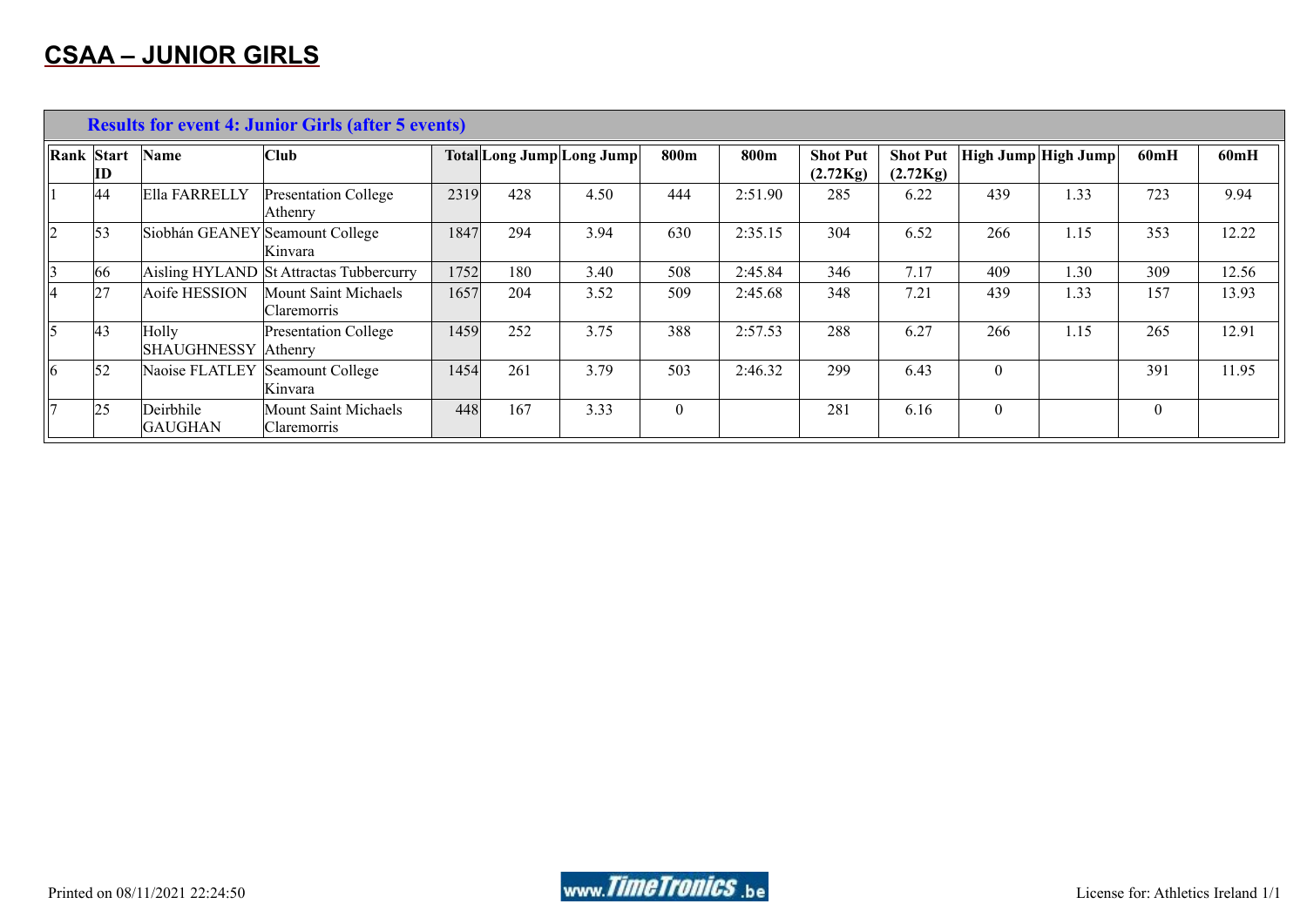|             |                  |                           | <b>Results for event 6: Inter Girls (after 5 events)</b> |      |          |                           |          |         |                          |                          |                            |      |      |       |
|-------------|------------------|---------------------------|----------------------------------------------------------|------|----------|---------------------------|----------|---------|--------------------------|--------------------------|----------------------------|------|------|-------|
|             | Rank Start<br>ID | <b>Name</b>               | Club                                                     |      |          | Total Long Jump Long Jump | 800m     | 800m    | <b>Shot Put</b><br>(3Kg) | <b>Shot Put</b><br>(3Kg) | <b>High Jump High Jump</b> |      | 60mH | 60mH  |
|             | 41               | Jade<br><b>MOORHEAD</b>   | Presentation College<br>Athenry                          | 2707 | 446      | 4.57                      | 507      | 2:45.89 | 240                      | 5.50                     | 783                        | 1.64 | 731  | 9.90  |
| $ 2\rangle$ | 12               | Caoimhe<br>FARRELL        | Mercy Woodford                                           | 2609 | 500      | 4.78                      | 411      | 2:55.22 | 316                      | 6.70                     | 566                        | 1.45 | 816  | 9.46  |
|             | 42               | Leonora<br><b>CHURCH</b>  | Presentation College<br>Athenry                          | 2188 | 347      | 4.17                      | 542      | 2:42.77 | 281                      | 6.16                     | 460                        | 1.35 | 558  | 10.87 |
| 14          | $\vert 5 \vert$  | Leah HANLEY               | Seamount College<br>Kinvara                              | 2068 | 250      | 3.74                      | 553      | 2:41.76 | 240                      | 5.51                     | 460                        | 1.35 | 565  | 10.83 |
| 5           | 60               | Rhianne<br><b>MCSTEEN</b> | <b>St Attractas Tubbercurry</b>                          | 1129 | 204      | 3.52                      | $\theta$ |         | 312                      | 6.64                     | 359                        | 1.25 | 254  | 13.01 |
| $ 6\rangle$ | 15               | Diana KAMARA              | Merlin Park College<br>Galway                            | 966  | $\theta$ |                           | $\theta$ |         | 410                      | 8.17                     | 312                        | 1.20 | 244  | 13.09 |